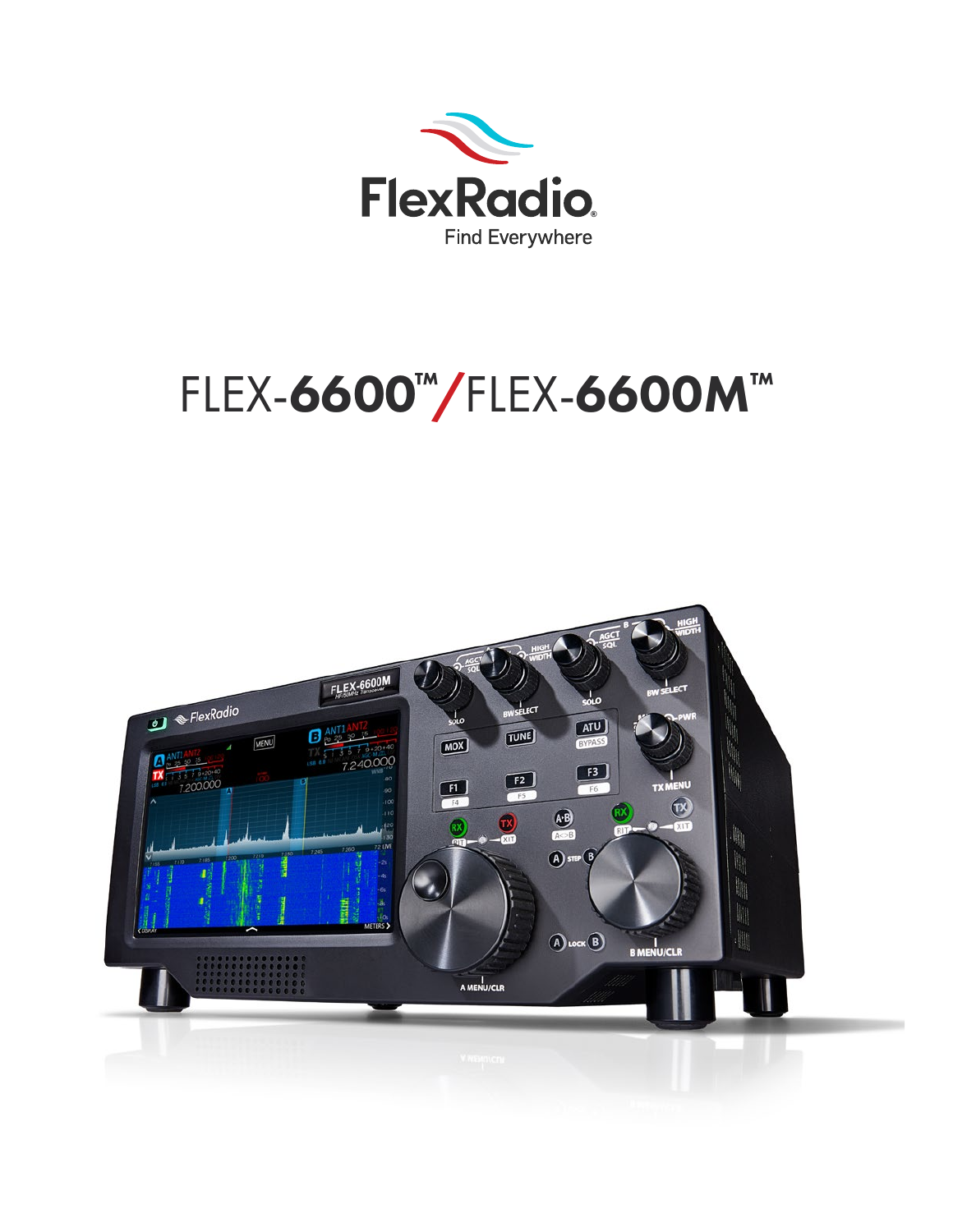## FLEX-6600™/FLEX-6600M™

## WE HAVE SEEN THE FUTURE. AND THEN OUR ENGINEERS MADE IT 6.74" X 14" X 13.25".

The FLEX-6600™/FLEX-6600M™ signature series transceiver isn't any ordinary radio, unless you consider two SCUs, software-driven, easy to use and remote from anywhere as being some kind of ordinary. Put simply, our obsession with innovation and finding new ways to evolve the hobby has resulted in what proves to be beautifully simple and will help you find everywhere.



#### WE FORGOT TO MAKE IT COMPLICATED.

When you strive for ease of use, simple and intuitive is where you end up. With the FLEX-6600 and FLEX-6600M, there is no longer a need for complex configurations to integrate your station. With SmartSDR™ Digital Audio Exchange (DAX) and SmartSDR CAT, we eliminate all the wiring and sound cards for digital mode and logger connections to the radio. This results in less hassle, and fewer RFI and cable failures, leaving you more time to operate and find everywhere.

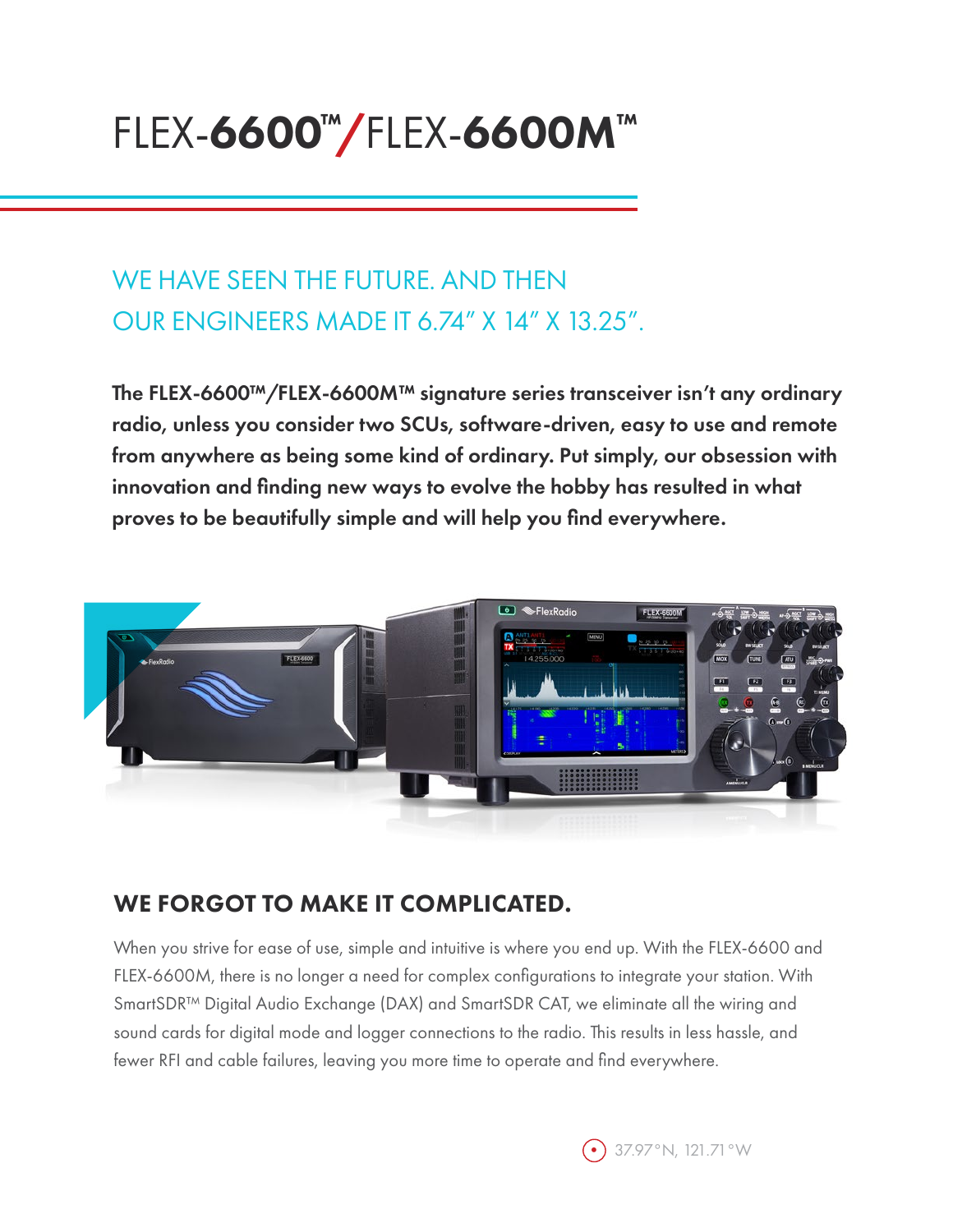#### STUNNING GOOD LOOKS.

We can't help it that we continue to set the standard for high-resolution, real-time spectral display in amateur radio transceivers. While the form factor of both transceivers is beautiful, the 6600M touts a stunning 8-inch 1920 x 1200 IPS WUXGA touchscreen display. Put simply, your retinas will dance with the integrated display found on the 6600M. And the easily accessible controls right at your fingertips means that your radio will not go unnoticed.

#### HEAR WHAT OTHERS CAN'T.

It goes without saying that both the FLEX-6600 and 6600M were conceived to be easy on the ears. And by this we mean stunning transmit audio, 115 dB Dynamic Range and zero noise fatigue. One difference worth noting is that the 6600M does vary from its 6600 sibling in that the 6600M is truly self-contained with a built-in internal speaker.

#### YOUR RADIO IS ANYWHERE AND EVERYWHERE.

As much as you love your shack and all its amenities, there's no reason you can't enjoy amateur radio from pretty much anywhere on the planet. With SmartLink®, you have the ability to operate your radio from wherever you might be, provided you have an Internet connection. Just take an iPhone®, iPad®, Laptop or Maestro™ with you and instantly connect to your radio.

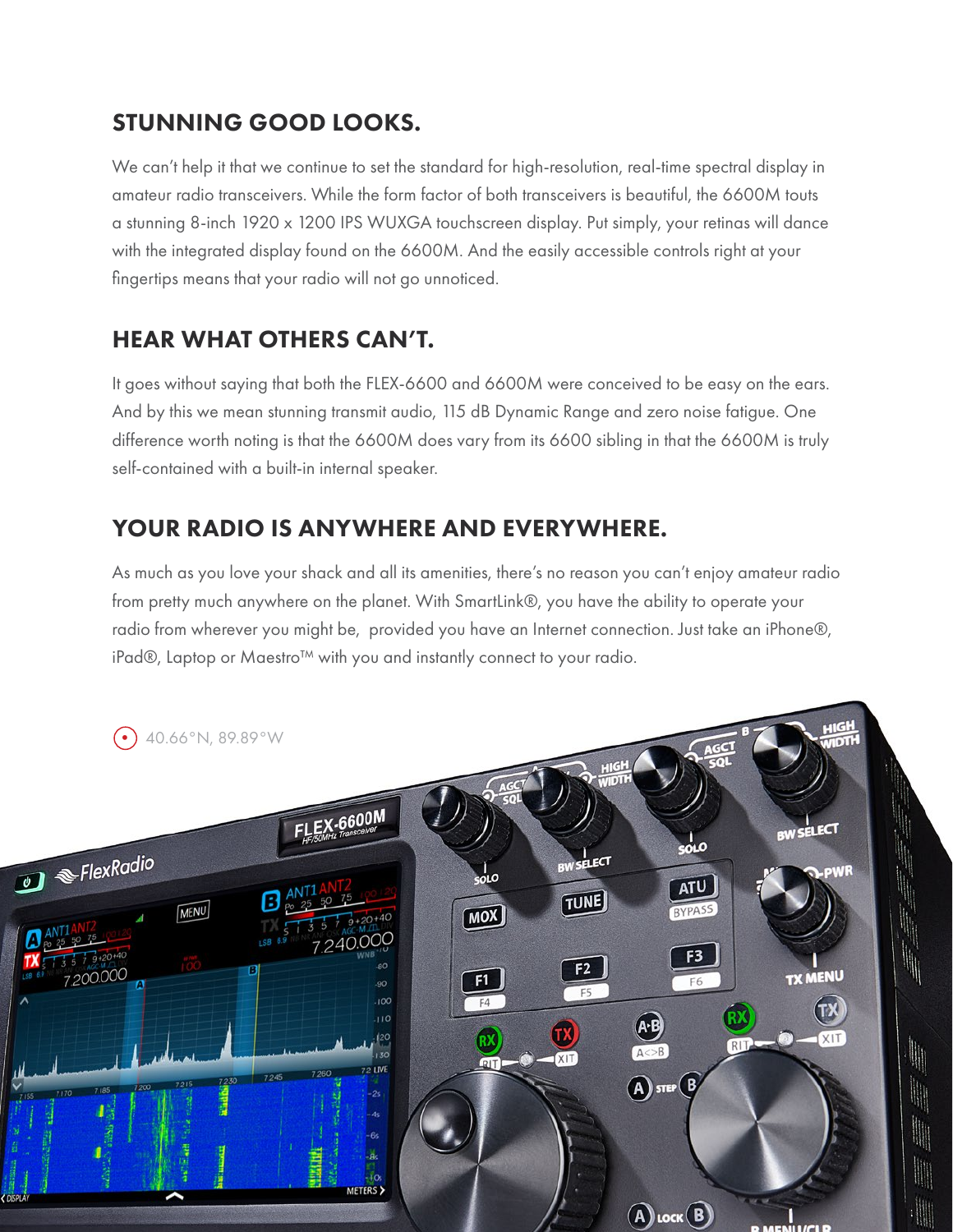#### KEEP UP WITH THE FUTURE.

Because we believe a real SDR should improve over time, that's exactly what happens. As FlexRadio continues to evolve and enhance our SmartSDR, you have the opportunity to upgrade your radio with each new release. This means there is no danger of your radio becoming outdated or obsolete. We have created a platform that will allow you to enhance your operating experience with the introduction of new features and functionality.

## 6600 FEATURES

- No PC Required with the 6600M
- Up to Four Independent Receivers
- Up to Four 14MHz Spectrum Displays
- 8-Inch 1920 X 1200 IPS Display\*
- Ergonomic Workflow
- Wide Spaced/Single-Function Controls\*
- 155 dB Dynamic Range
- No Noise Fatigue
- Ultra Low Phase Noise
- Front-Facing Speaker with 2w Class D Audio Amplifier (6600M)

\*Specific to 6600M Model

- True Diversity Reception
- No Complex Setup Required
- Operate Anywhere, Any Time
- Use a Maestro™, iPad®, iPhone® or Laptop
- Across the Country or Across the World
- Complete Control
- Upgrade Your Radio with SmartSDR Updates
- Increase Radio Performance and Features
- Your Radio Evolves with **Technology**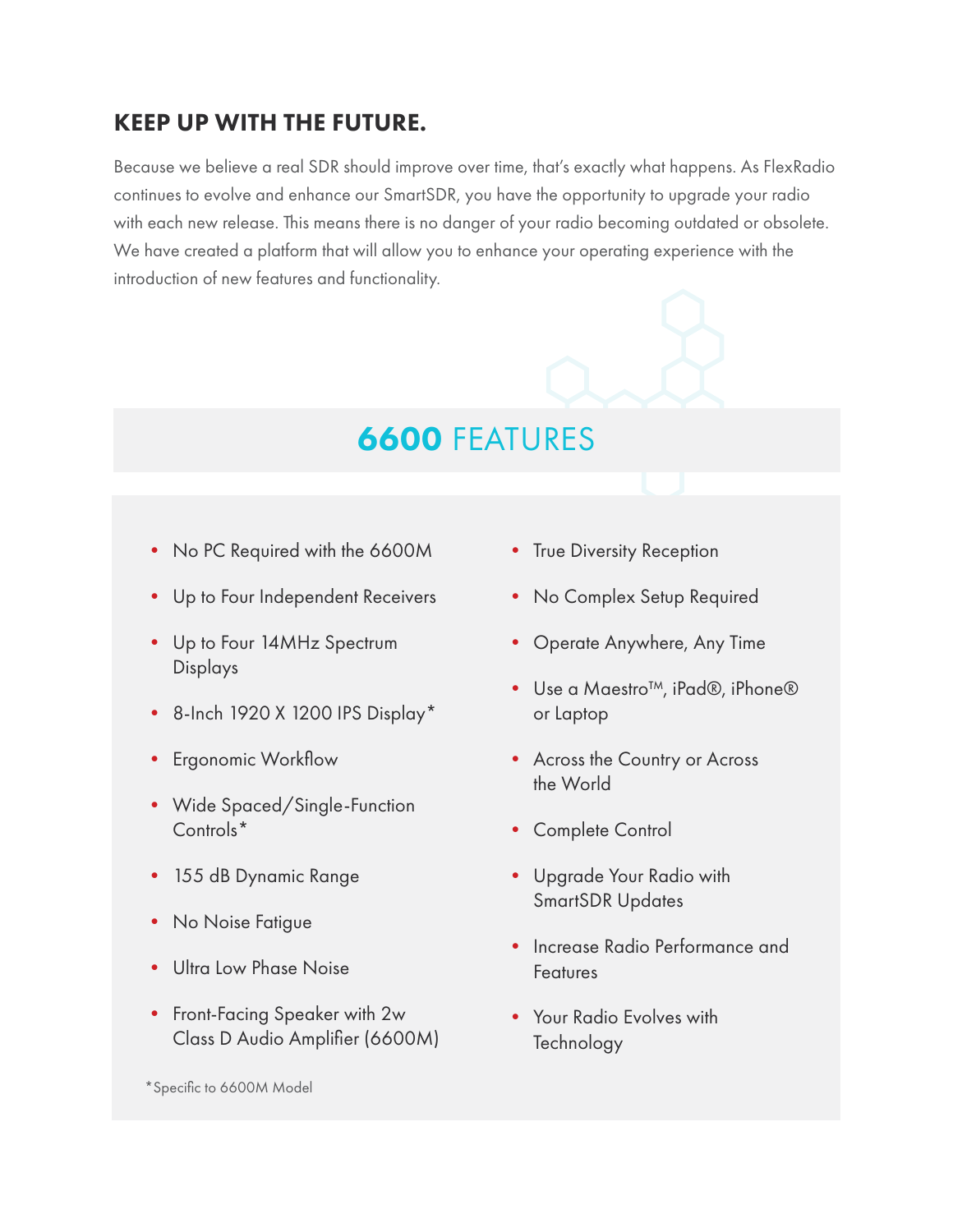| <b>RECEIVER</b>                                        |                                                       |
|--------------------------------------------------------|-------------------------------------------------------|
| Independent Band/Mode Receivers (Max)                  | 4                                                     |
| 1/2 kHz Reciprocal Mixing Dynamic Range (RMDR)         | $110/115$ dB                                          |
| ADC Bits/Sampling Rate                                 | 16/245.76 Msps                                        |
| Frequency Coverage                                     | 30 kHz-54 MHz                                         |
| <b>Amateur Band Preselectors</b>                       | 7th Order Contest Bands, 3rd Order Other              |
| Cableless Digital Audio Channels (DAX)/DAX IQ Channels | 4/4                                                   |
| Receive Only Ports (Base/Including XVTR Ports)         | 2/4                                                   |
| Full Duplex RX/TX Operation                            | $\checkmark$                                          |
| Simultaneous Receive on Two Antennas (e.g., 20m & 6m)  | $\checkmark$                                          |
| Single Radio S02R Operation - No External Equipment    | $\checkmark$                                          |
| Diversity Reception                                    | ✓                                                     |
| SPECTRUM/WATERFALL DISPLAY                             |                                                       |
| Internal Touch Panel Display Size Diagonal             | 8-inch (6600M)                                        |
| Integrated Display Resolution                          | 1920x1200 (6600M)                                     |
| External Display Resolution/Connection                 | 1920x1200/HDMI (6600M)                                |
| Spectrum/Waterfall Displays (Max)                      | $\overline{4}$                                        |
| Spectrum/Waterfall BW (Min/Max)                        | 1.2 kHz-14 MHz                                        |
| Spectrum Dynamic Range (Max Zoom)                      | >155dB                                                |
| Spectrum Resolution Bandwidth (Min)                    | $1.5$ Hz                                              |
| <b>TRANSMITTER</b>                                     |                                                       |
| 160m-6m Transmitter Output                             | 1-100W (25W AM)                                       |
| Harmonic Suppression (Typ)                             | $<$ -60 dBc<br><b>DLO RWSELFCT</b>                    |
| <b>Transverter Ports</b>                               | $\overline{2}$                                        |
| Transverter IF Frequency Coverage/Power                | 100 kHz-54 MHz/0 to +10 dBm                           |
| Integrated Automatic Antenna Tuner Range               | 3:1 SWR                                               |
| Continuous MARS/CAP Coverage                           | Optional                                              |
| <b>GENERAL</b>                                         |                                                       |
| Modes (Note 1)                                         | SSB, CW, Digital, RTTY, AM, FM, SAM, FreeDV           |
| Integrated Remote Operation                            | $\checkmark$                                          |
| Maestro, PC, MAC, iPhone, iPad Client Options          | $\checkmark$                                          |
| Internal Speaker/Power                                 | 2W Class D (6600M)                                    |
| Frequency Stability (OC-50C)                           | 0.5ppm (TCXO)                                         |
| <b>GPS Disciplined Oscillator</b>                      | Optional 5 x 10-12 Over 24 Hours                      |
| External 10MHz Reference Input                         | $\checkmark$                                          |
| Power Supply Requirements                              | 25A, +13.8V DC nominal +/- 15%                        |
| Dimensions                                             | 6.74"H (17.1 cm) x 14"W (35.6 cm) x 13.25"D (33.7 cm) |

1. RTTY and other digital modes use 3rd party software over DAX channels.